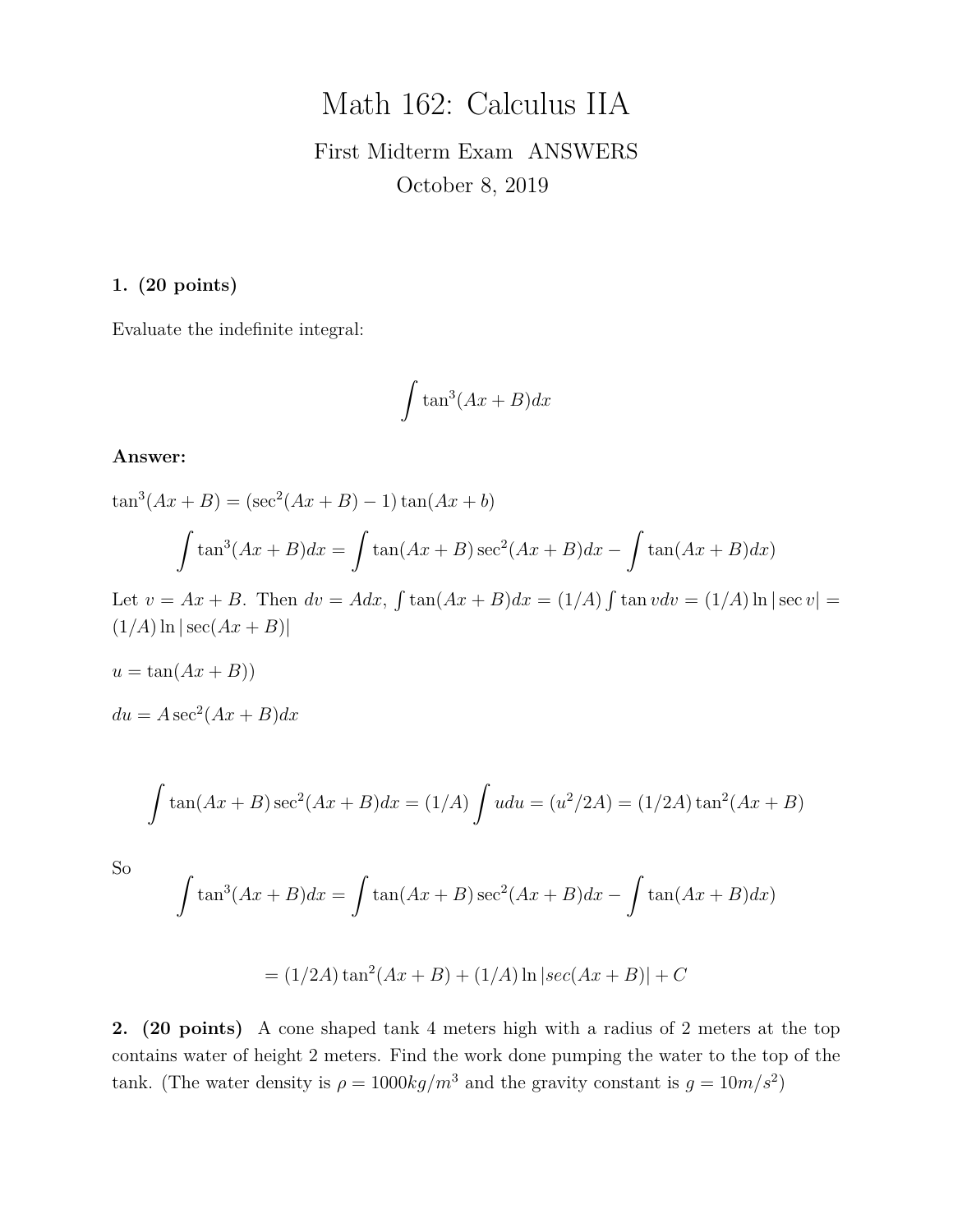

#### **Answer:**

Put the bottom of this tank as the origin. For the disk of height  $y$ , by relation of similar triangles, we have that its radius  $r(y) = \frac{2y}{4}$ . Therefore, we have

$$
W = \int_0^2 r(y)^2 \pi \rho g (4 - y) dy = \frac{\pi \rho g}{4} \int_0^2 4y^2 - y^3 dy = \frac{\pi \rho g}{4} \left(\frac{4y^3}{3} - \frac{y^4}{4}\right) \Big|_0^2 = \frac{5}{3} \pi \rho g J.
$$

#### **3. (20 points)**





#### **Answer:**

We can use the disk method. The volume equals

$$
\int_0^1 \pi \left(\frac{1}{\sqrt{1+x^2}}\right)^2 dx = \pi \int_0^1 \frac{1}{1+x^2} dx
$$
  
=\pi \left[\arctan(x)\right]\_0^1  
=\frac{\pi^2}{4}

(b) **(10 points)** Compute the volume of the solid obtained by revolving  $\mathcal{R}$  about the y-axis.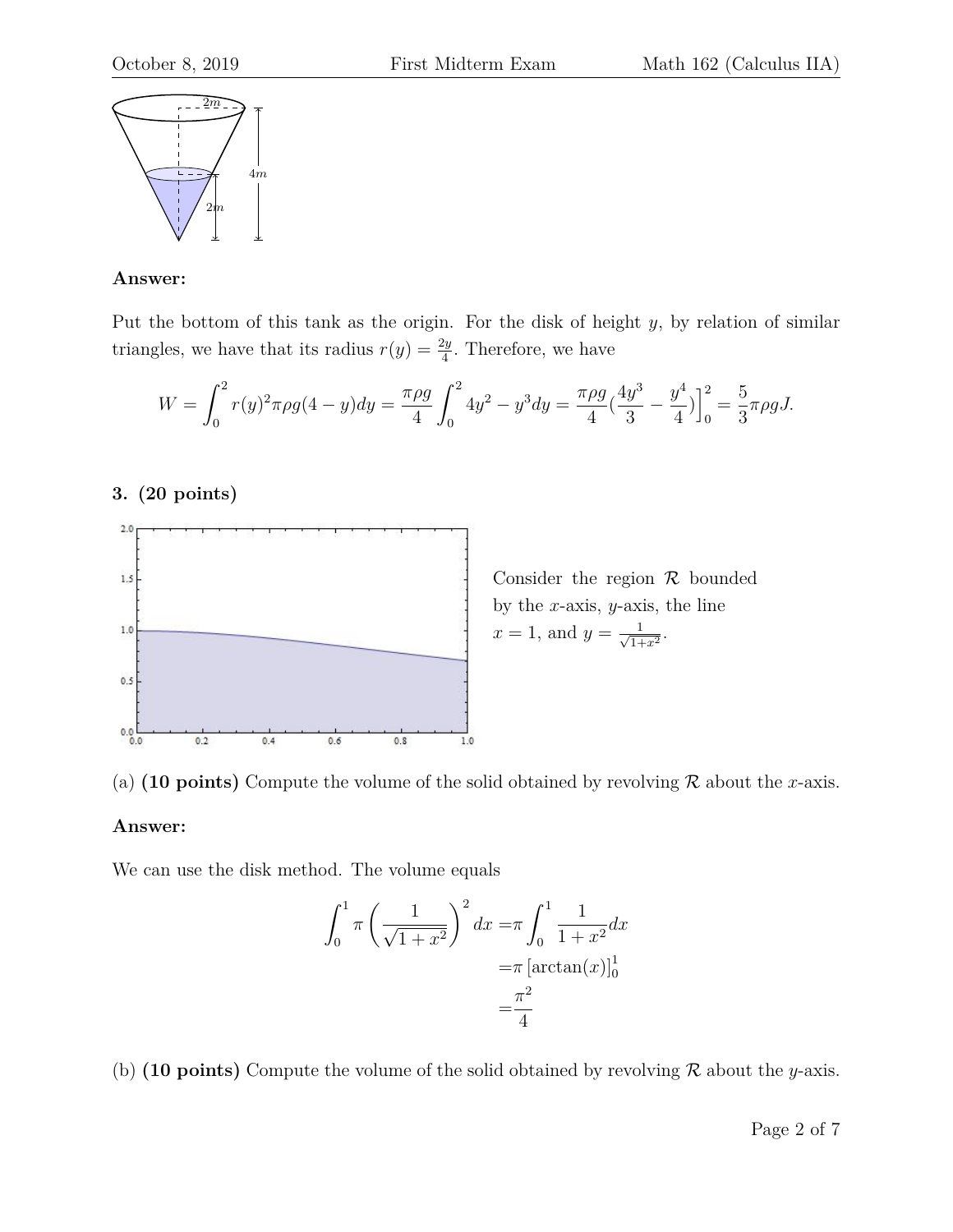#### **Answer:**

We can use the shell method. The volume equals

$$
\int_0^1 2\pi x \frac{1}{\sqrt{1+x^2}} dx = \pi \int_0^1 \frac{2x}{\sqrt{1+x^2}} dx
$$

Now, we can let  $u = 1 + x^2$  and  $f(u) = \frac{1}{\sqrt{2}}$  $\frac{1}{u}$ . So  $du = 2xdx$ .

$$
\pi \int \frac{2x}{\sqrt{1+x^2}} dx = \pi \int \frac{du}{\sqrt{u}}
$$

$$
= 2\pi \sqrt{u} + C
$$

$$
= 2\pi \sqrt{1+x^2} + C.
$$

So the definite integral is

$$
\pi \int_0^1 \frac{2x}{\sqrt{1+x^2}} dx = 2\pi [\sqrt{1+x^2}]_0^1
$$
  
=  $2\pi (\sqrt{2}-1).$ 

## **4. (20 points)**

(a) (10 points) Use integration by parts to find a formula for

$$
\int x^{2n} \sin x \, dx \qquad \text{in terms of} \qquad \int x^{2n-2} \sin x \, dx
$$

#### **Answer:**

Using integration by parts twice we have

$$
\int x^{2n} \sin x \, dx = \int x^{2n} (-\cos x)' \, dx
$$
  
=  $-x^{2n} \cos x + 2n \int x^{2n-1} \cos x \, dx$   
=  $-x^{2n} \cos x + 2n \int x^{2n-1} (\sin x)' \, dx$   
=  $-x^{2n} \cos x + 2nx^{2n-1} \sin x - 2n(2n - 1) \int x^{2n-2} \sin x \, dx$ 

Page 3 of 7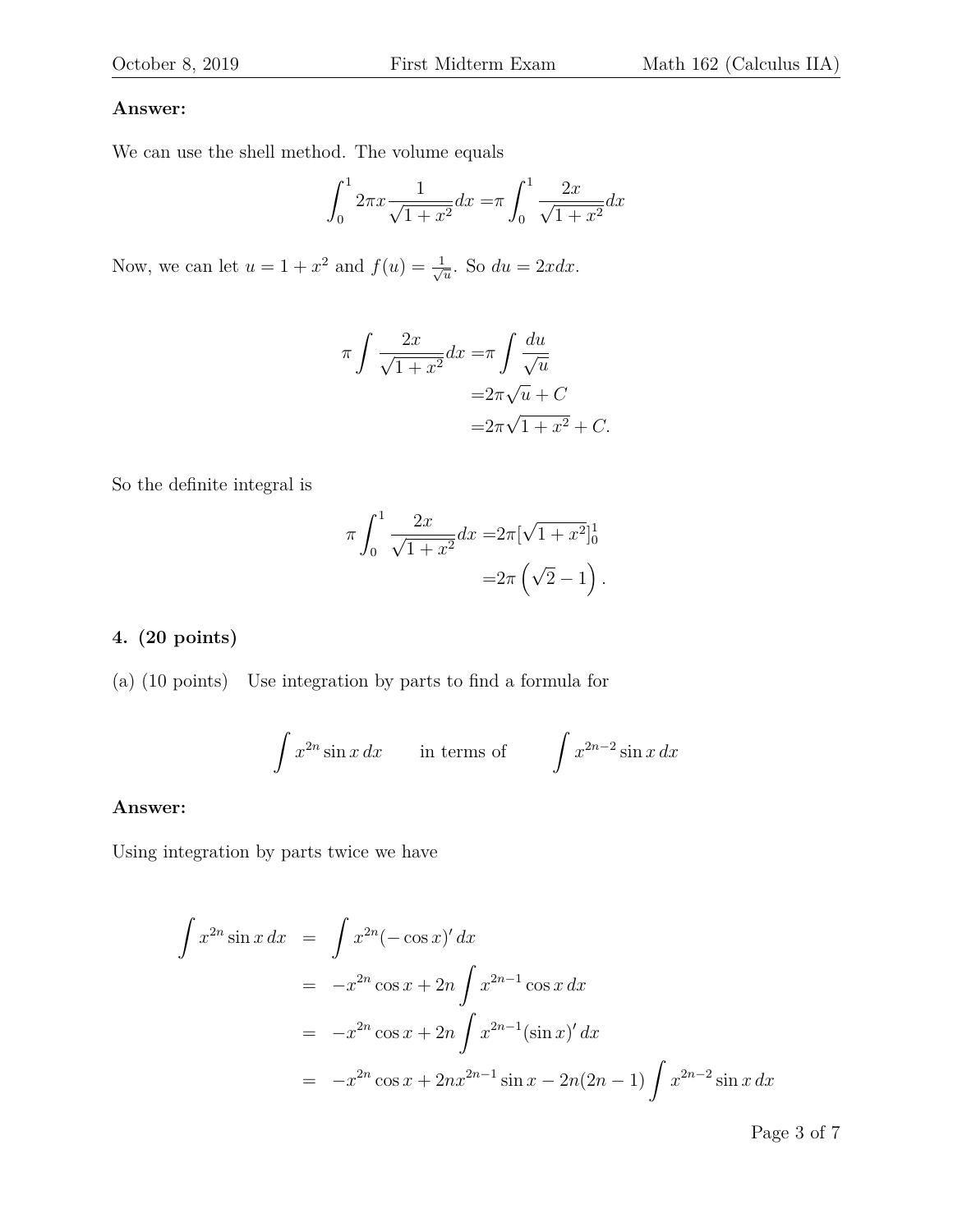(b) (10 points) Use this formula to find

$$
\int x^4 \sin x \, dx.
$$

**Answer:**

$$
\int x^4 \sin x \, dx = -x^4 \cos x + 4x^3 \sin x - 4 \cdot 3 \int x^2 \sin x \, dx
$$
  
=  $-x^4 \cos x + 4x^3 \sin x - 12 \left( -x^2 \cos x + 2x \sin x - 2 \int \sin x \, dx \right)$   
=  $-x^4 \cos x + 4x^3 \sin x - 12 \left( -x^2 \cos x + 2x \sin x + 2 \cos x \right) + C$   
=  $\left( -x^4 + 12x^2 - 24 \right) \cos x + \left( 4x^3 - 24x \right) \sin x + C$ 

## **5. (20 points)** (a) (10 points) Find the integral

$$
\int_{-1}^{0} \frac{dx}{\sqrt{x^2 + 4x + 3}}
$$

### **Answer:**

We have

$$
x^2 + 4x + 3 = (x+2)^2 - 1
$$

We use the substitution  $x + 2 = \sec \theta$ . Then we have

$$
dx = \sec \theta \tan \theta d\theta
$$
  

$$
\sqrt{x^2 + 4x + 3} = \tan \theta
$$

so our integral is

$$
\int_{-1}^{0} \frac{dx}{\sqrt{x^2 + 4x + 3}} = \int_{0}^{\pi/3} \sec \theta d\theta
$$

$$
= \ln |\sec \theta + \tan \theta|_{0}^{\pi/3}
$$

$$
= \ln(\sqrt{3} + 2)
$$

(b) (10 points) Find the integral

$$
\int_{4}^{6} \sqrt{8x - x^2} dx.
$$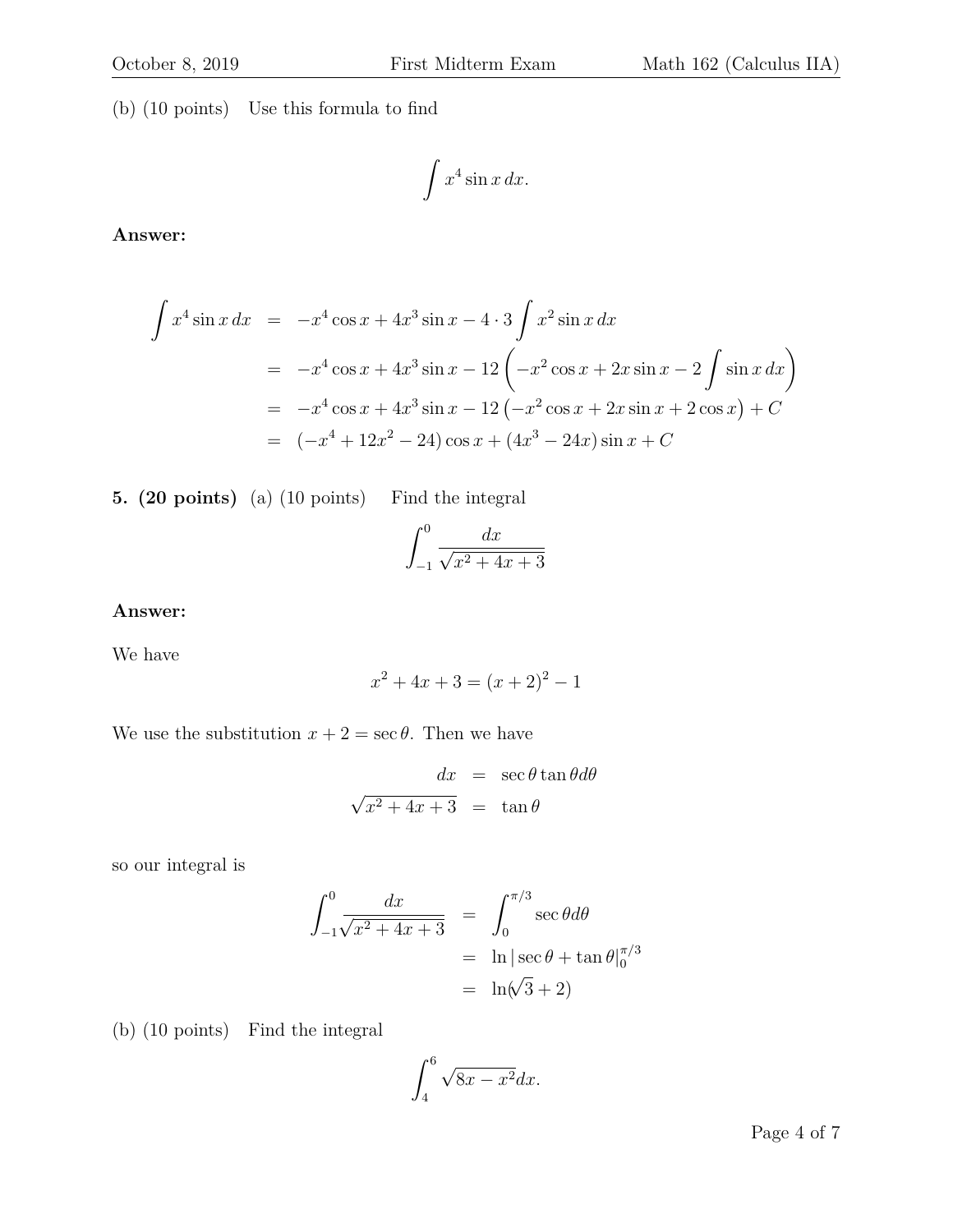## **Answer:**

We have

$$
8x - x^2 = 16 - (x - 4)^2
$$

We use the substitution  $x - 4 = 4 \sin \theta$ . From this we get

$$
dx = 4 \cos \theta d\theta
$$
  

$$
\sqrt{8x - x^2} = 4 \cos \theta
$$
  

$$
\int_0^{\pi/6} (4 \cos \theta) 4 \cos \theta d\theta = 16 \int_0^{\pi/6} \cos^2 \theta d\theta
$$
  

$$
= 8 \int_0^{\pi/6} (1 + \cos 2\theta) d\theta
$$
  

$$
= 8 \left(\theta + \frac{\sin 2\theta}{2}\right) \Big|_0^{\pi/6}
$$
  

$$
= \frac{4}{3}\pi + 2\sqrt{3}.
$$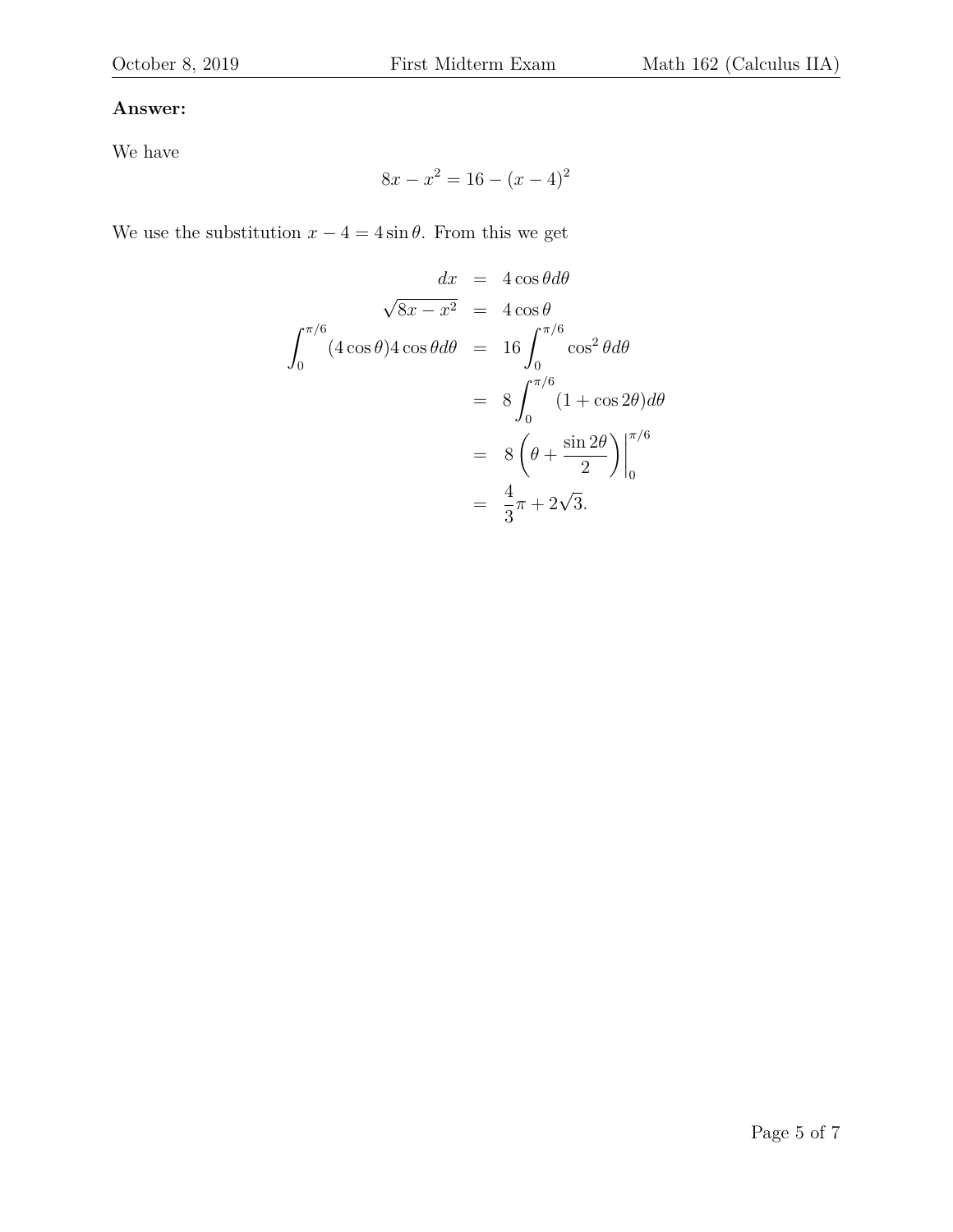Scratch paper